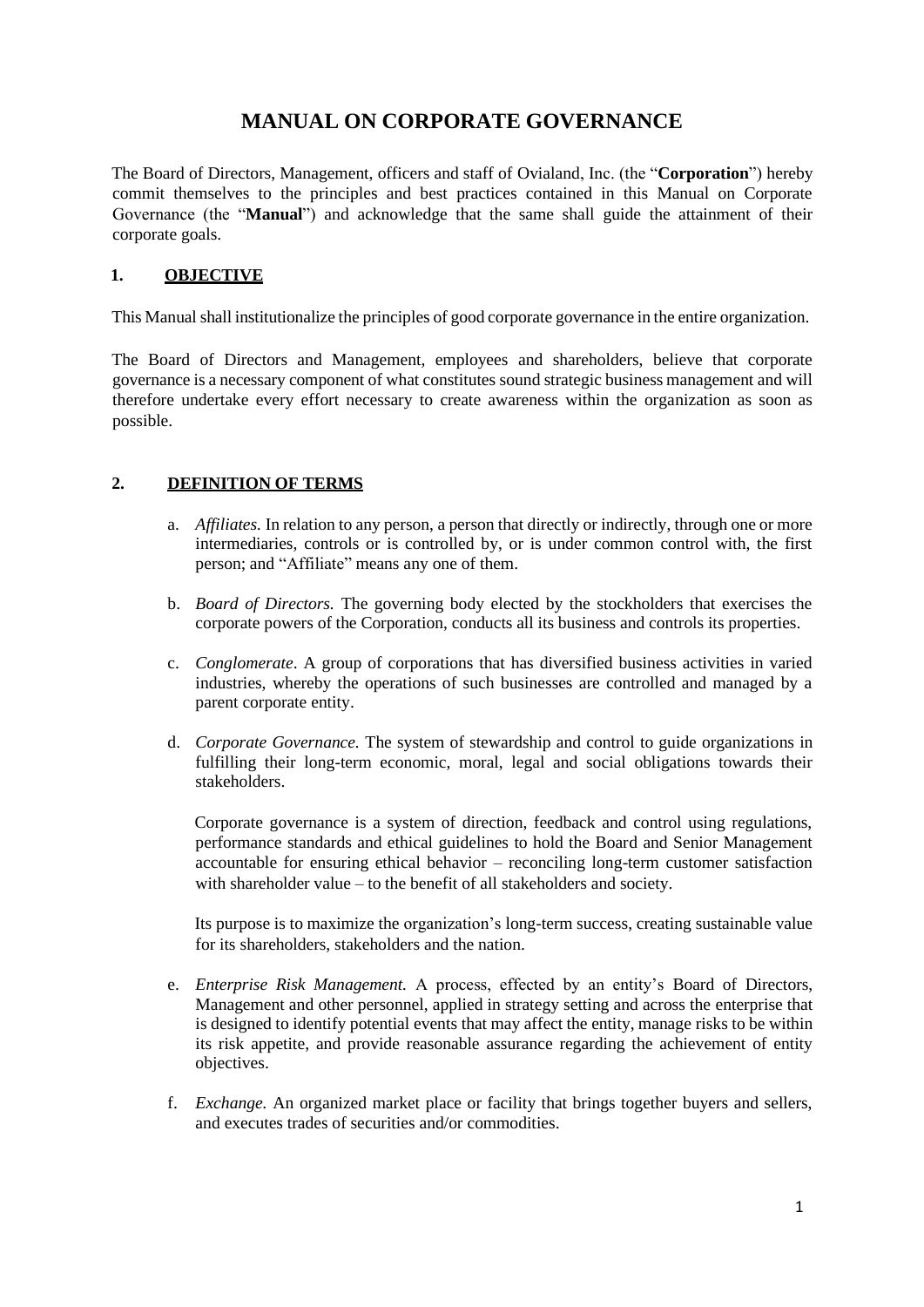- g. *Executive Director.* A director who has executive responsibility of day-to-day operations of a part or the whole of the organization.
- h. *Independent Director.* A person who is independent of Management and the controlling shareholder, and is free from any business or other relationship which could, or could reasonably be perceived to, materially interfere with his exercise of independent judgment in carrying out his responsibilities as a director.
- i. *Internal Audit.* An independent and objective assurance activity designed to add value to and improve the Corporation's operations, and help it accomplish its objectives by providing a systematic and disciplined approach in the evaluation and improvement of the effectiveness of risk management, control and governance processes.
- j. *Internal Audit Group.* A person or group that provides independent and objective assurance services in order to add value to and improve the Corporation's operations.
- k. *Internal Control.* A process designed and effected by the Board of Directors, Senior Management, and all levels of personnel to provide reasonable assurance on the achievement of objectives through efficient and effective operations; reliable, complete and timely financial and management information; and compliance with applicable laws, regulations, and the organization's policies and procedures.
- l. *Management.* A group of executives given the authority by the Board of Directors to implement the policies it has laid down in the conduct of the business of the corporation.
- m. *Non-Executive Director.* A director who has no executive responsibility and does not perform any work related to the operations of the corporation.
- n. *Non-Audit Work.* The other services offered by an external auditor to the Corporation that are not directly related and relevant to its statutory audit functions, such as, accounting, payroll, bookkeeping, reconciliation, computer project management, data processing, or information technology outsourcing services, internal audit, and other services that may compromise the independence and objectivity of an external auditor.
- o. *Related Party.* Shall cover the Company's subsidiaries, as well as affiliates and any party (including their subsidiaries, affiliates and special purpose entities), that the Company exerts direct or indirect control over or that exerts direct or indirect control over the Company; the Company's directors; officers; shareholders and related interests (DOSRI), and their close family members, as well as corresponding persons in affiliated companies. This shall also include such other person or juridical entity whose interest may pose a potential conflict with the interest of the Company.
- p. *Related Party Transactions.* A transfer of resources, services or obligations between a reporting entity and a related party, regardless of whether a price is charged. It shall be interpreted broadly to include not only transactions that are entered into with related parties, but also outstanding transactions that are entered into with an unrelated party that subsequently becomes a related party.
- q. *Stakeholders.* Any individual, organization or society at large who can either affect and/or be affected by the Company's strategies, policies, business decisions and operations, in general. This includes, among others, customers, creditors, employees, suppliers, investors, as well as the government and community in which it operates.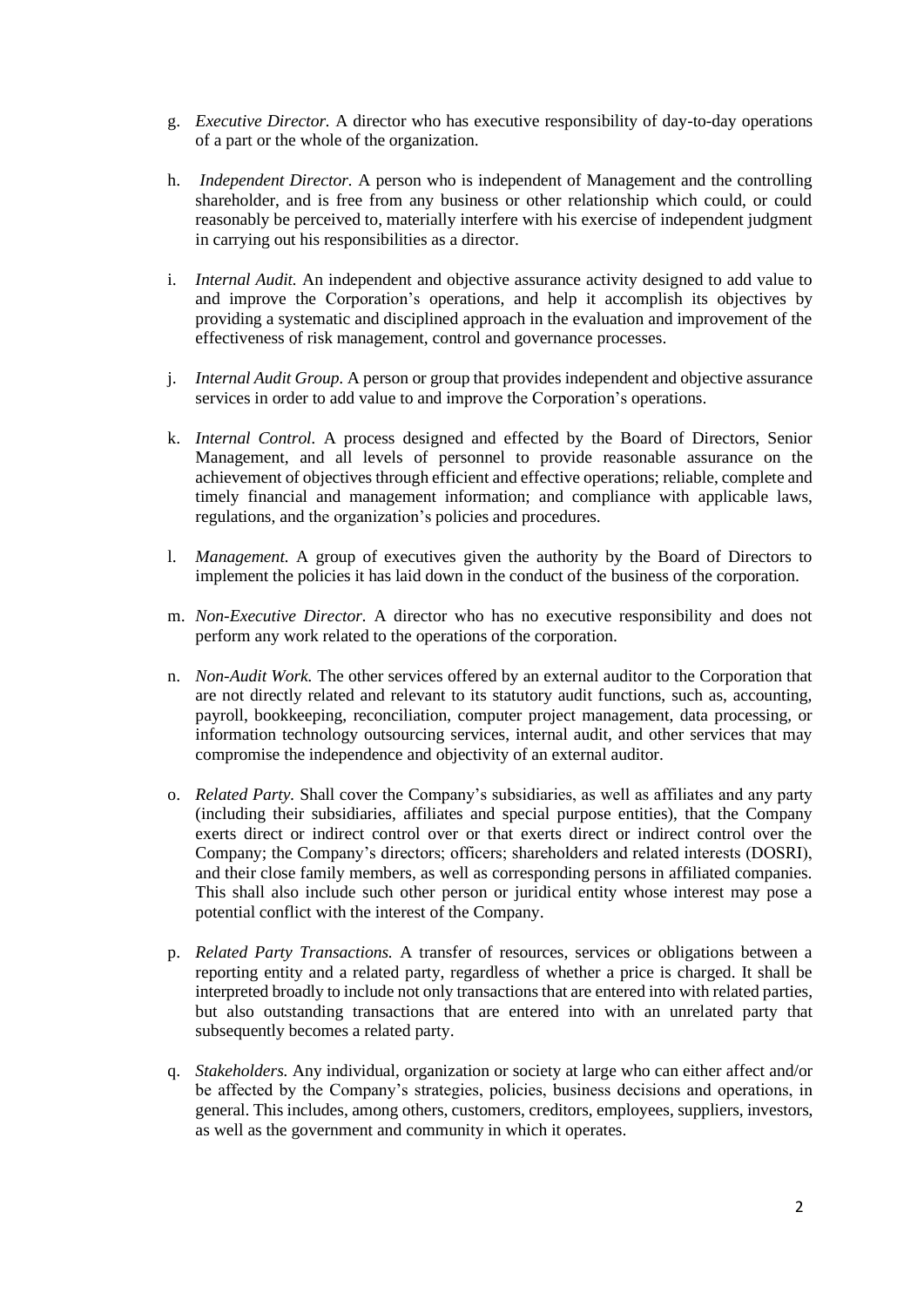## **3. BOARD GOVERNANCE**

The Board of Directors (the "**Board**") shall be primarily responsible for the governance of the Corporation. Corollary to setting the policies for the accomplishment of the corporate objectives, it shall provide an independent check on Management. The term "Management" as used herein shall refer to the body given the authority by the Board to implement the policies it has laid down in the conduct of the business of the Corporation.

# **A) Composition of the Board**

The Board shall be composed of at least seven (7), but not more than fifteen (15), members who are elected by the stockholders and shall hold office for one (1) year and until their successors are elected and qualified in accordance with the Corporation's By- Laws. The Board shall be composed of directors with collective working knowledge, experience or expertise that is relevant to the Company's industry or sector. The Board shall always ensure that it has an appropriate mix of competence and expertise and that its members remain qualified for their positions individually and collectively, to enable it to fulfill its roles and responsibilities and respond to the needs of the organization based on the evolving business environment and strategic direction.

The Board shall have at least two (2) independent directors or such number of independent directors that constitutes twenty percent (20%) of the members of the Board, whichever is lesser, but in no case less than two (2).

The membership of the Board may be a combination of executive and non-executive directors (which include independent directors) in order that no director or small group of directors can dominate the decision-making process. The non-executive directors should possess such qualifications and stature that would enable them to effectively participate in the deliberations of the Board.

The Board shall set a policy on board diversity in order to avoid groupthink and to ensure that optimal decision-making is achieved.

### **B) Multiple Board Seats**

The Board may consider the adoption of guidelines on the number of directorships that its members can hold in stock and non-stock corporations. The optimum number should take into consideration the capacity of a director to diligently and efficiently perform his duties and responsibilities.

The President and Chief Executive Officer ("**CEO**") and other executive directors may be covered by a lower indicative limit for membership in other boards. A similar limit may apply to independent or non-executive directors who, at the same time, serve as full-time executives in other corporations. In any case, the capacity of the directors to diligently and efficiently perform their duties and responsibilities to the boards they serve should not be compromised.

### **C) The Chair and Chief Executive Officer**

The roles of Chair and CEO should, as much as practicable, be separate to foster an appropriate balance of power, increased accountability and better capacity for independent decision-making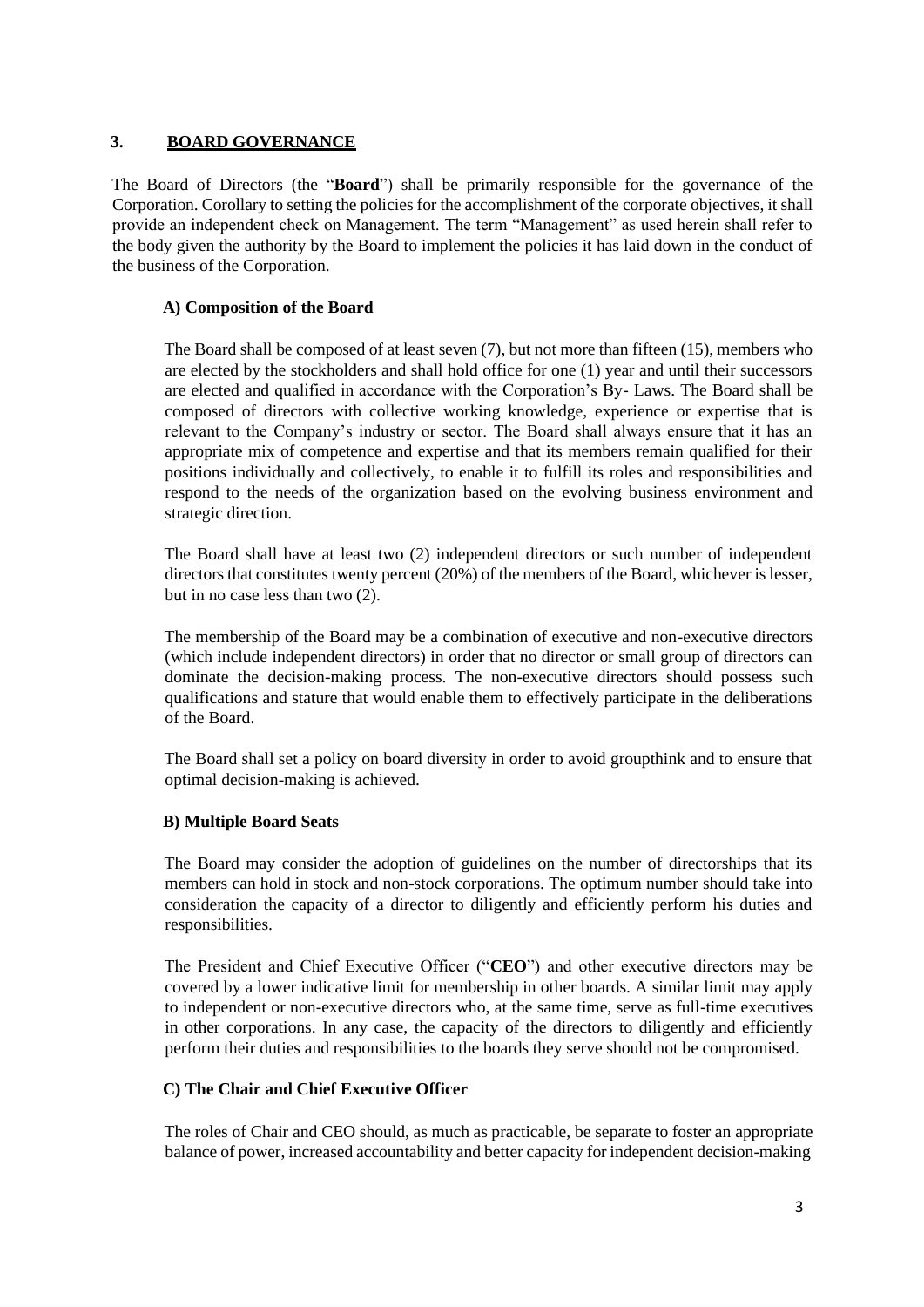by the Board. A clear delineation of functions should be made between the Chair and CEO upon their election.

In the event the positions of Chair and CEO are unified, the proper checks and balances should be laid down to ensure that the Board gets the benefit of independent views and perspectives.

The duties and responsibilities of the Chair in relation to the Board may include, among others, the following:

- 1. Ensure that the meetings of the Board are held in accordance with the by-laws or as the Chair may deem necessary;
- 2. Supervise the preparation of the agenda of the meeting in coordination with the Corporate Secretary, taking into consideration the suggestions of the CEO, Management and the directors; and
- 3. Maintain qualitative and timely lines of communication and information between the Board and Management.

#### **D) Responsibilities, Duties & Functions of the Board**

#### **1. General Responsibility**

It shall be the Board's responsibility to foster the long-term success of the Corporation, and to sustain its competitiveness and profitability in a manner consistent with its corporate objectives and the best interests of its stockholders and other stakeholders.

The Board shall formulate the Corporation's vision, mission, strategic objectives, policies and procedures that shall guide its activities, including the means to effectively monitor Management's performance.

#### **2. Duties and Functions**

To ensure a high standard of best practice for the Corporation, its stockholders and other stakeholders, the Board shall conduct itself with honesty and integrity in the performance of, among others, the following duties and responsibilities:

a) The Board shall oversee the development of and approve the Company's business objectives and strategy, and monitor their implementation, in order to sustain the Company's long-term viability and strength.

b) Implement a process for the selection of directors who can add value and contribute independent judgment to the formulation of sound corporate strategies and policies. Appoint competent, professional, honest and highly motivated management officers. Adopt an effective succession planning program for Management.

c) Provide sound strategic policies and guidelines to the corporation on major capital expenditures. Establish programs that can sustain its long-term viability and strength. Periodically evaluate and monitor the implementation of such policies and strategies, including the business plans, operating budgets and Management's overall performance.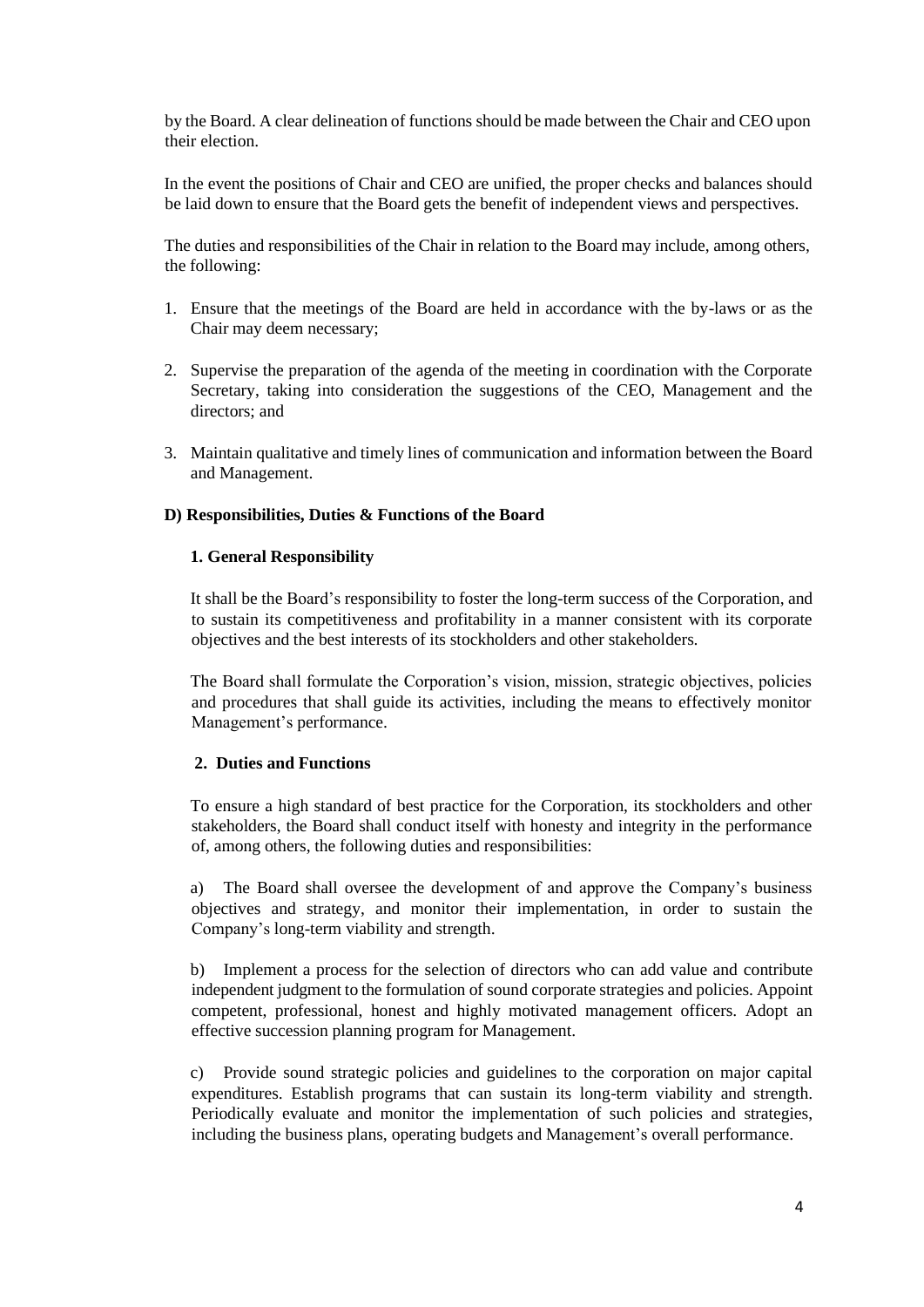d) Ensure the corporation's faithful compliance with all applicable laws, regulations and best business practices.

e) Establish and maintain an investor relations program that will keep the stockholders informed of important developments in the corporation. If feasible, the corporation's CEO or chief financial officer shall exercise oversight responsibility over this program.

f) Identify the Corporation's stakeholders in the community in which it operates or are directly affected by its operations and formulate a clear policy of accurate, timely and effective communication with them.

g) Adopt a system of check and balance within the Board. A regular review of the effectiveness of such system should be conducted to ensure the integrity of the decisionmaking and reporting processes at all times. There should be a continuing review of the corporation's internal control system in order to maintain its adequacy and effectiveness.

h) Identify key risk areas and performance indicators and monitor these factors with due diligence to enable the corporation to anticipate and prepare for possible threats to its operational and financial viability.

i) Formulate and implement policies and procedures that would ensure the integrity and transparency of related party transactions between and among the corporation and its parent company, joint ventures, subsidiaries, associates, affiliates, major stockholders, officers and directors, including their spouses, children and dependent siblings and parents, and of interlocking director relationships by members of the Board.

j) Constitute an Audit Committee and such other committees it deems necessary to assist the Board in the performance of its duties and responsibilities.

k) Establish and maintain an alternative dispute resolution system in the corporation that can amicably settle conflicts or differences between the corporation and its stockholders, and the corporation and third parties, including the regulatory authorities.

l) Meet at such times or frequency as may be needed. The minutes of such meetings should be duly recorded. Independent views during Board meetings should be encouraged and given due consideration.

m) Keep the activities and decisions of the Board within its authority under the articles of incorporation and by-laws, and in accordance with existing laws, rules and regulations.

n) Appoint a Compliance Officer who shall have the rank of at least vice president. In the absence of such appointment, the Corporate Secretary, preferably a lawyer shall act as Compliance Office.

o) The Board shall have the overall responsibility in ensuring that there is a group-wide policy and system governing related party transactions (RPTs) and other unusual or infrequently occurring transactions, particularly those which pass certain thresholds of materiality. The policy shall include the appropriate review and approval of material or significant RPTs, which guarantee fairness and transparency of the transactions. The policy shall encompass all entities within the group, taking into account their size, structure, risk profile and complexity of operations.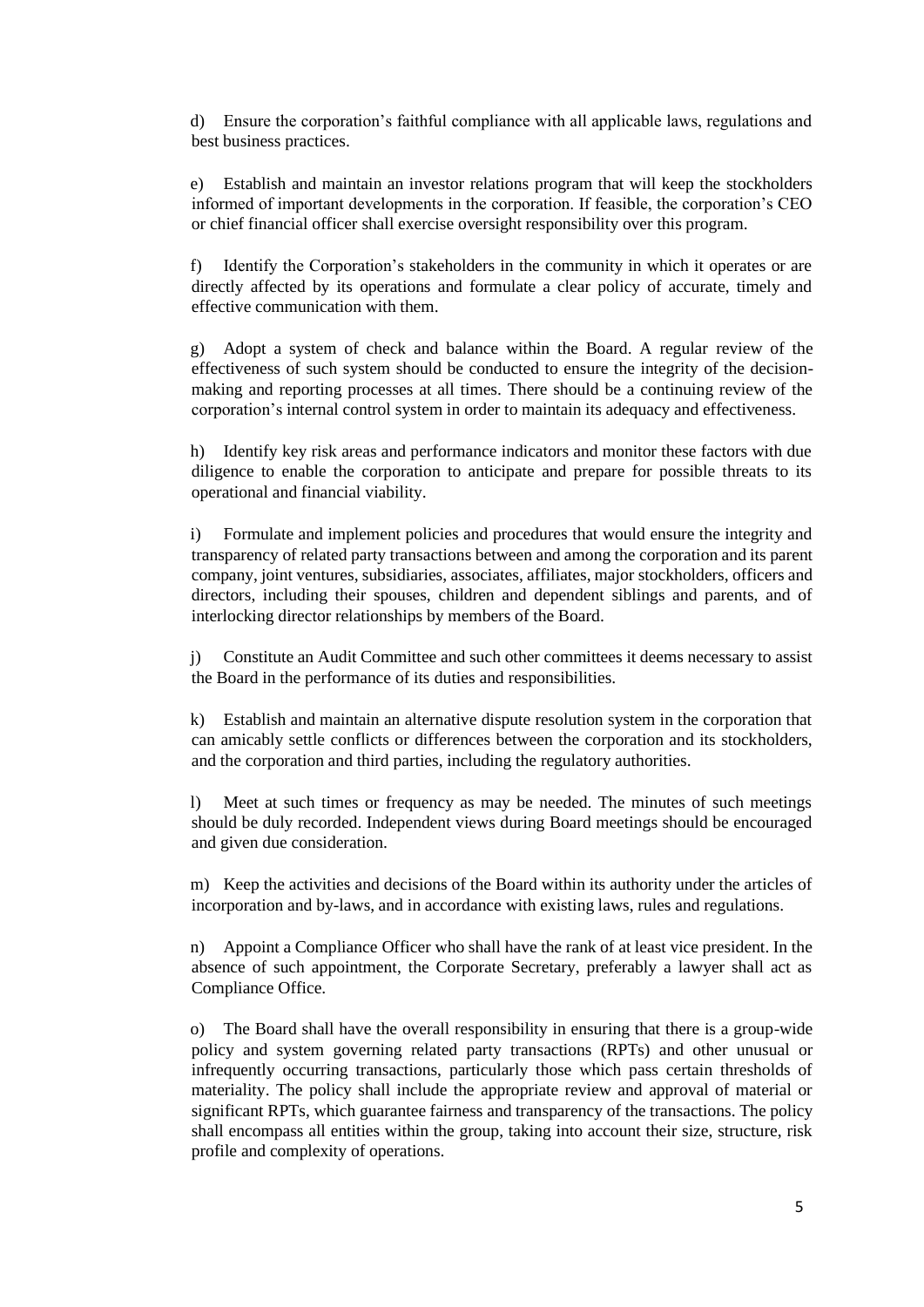p) The Board shall be primarily responsible for approving the selection and assessing the performance of the Management led by the Chief Executive Officer (CEO), and control functions led by their respective heads (Chief Risk Officer, Chief Compliance Officer, and Chief Audit Executive).

q) The Board shall oversee that an appropriate internal control system is in place, including setting up a mechanism for monitoring and managing potential conflicts of interest of Management, board members, and shareholders. The Board shall also approve the Internal Audit Charter.

r) The Board shall oversee that a sound enterprise risk management (ERM) framework is in place to effectively identify, monitor, assess and manage key business risks. The risk management framework shall guide the Board in identifying units/business lines and enterprise-level risk exposures, as well as the effectiveness of risk management strategies.

s) The Board shall have a Board Charter that formalizes and clearly states its roles, responsibilities and accountabilities in carrying out its fiduciary duties. The Board Charter shall serve as a guide to the directors in the performance of their functions and shall be publicly available and posted on the Company website.

t) Other duties and responsibilities as may be assigned by the SEC.

#### **3. Specific Duties and Responsibilities of a Director**

A director's office is one of trust and confidence. A director should act in the best interest of the corporation in a manner characterized by transparency, accountability and fairness. He should also exercise leadership, prudence and integrity in directing the corporation towards sustained progress.

A director should observe the following norms of conduct:

#### a) **Conduct fair business transactions with the corporation and ensure that his personal interest does not conflict with the interests of the corporation**.

The basic principle to be observed is that a director should not use his position to profit or gain some benefit or advantage for himself and/or his related interests. He should avoid situations that may compromise his impartiality. If an actual or potential conflict of interest may arise on the part of a director, he should fully and immediately disclose it and should not participate in the decision-making process. A director who has a continuing material conflict of interest should seriously consider resigning from his position.

A conflict of interest shall be considered material if the director's personal or business interest is antagonistic to that of the corporation or stands to acquire or gain financial advantage at the expense of the corporation.

#### **b) Devote the time and attention necessary to properly and effectively perform his duties and responsibilities.**

A director should devote sufficient time to familiarize himself with the corporation's business. He should be constantly aware of and knowledgeable with the corporation's operations to enable him to meaningfully contribute to the Board's work. He should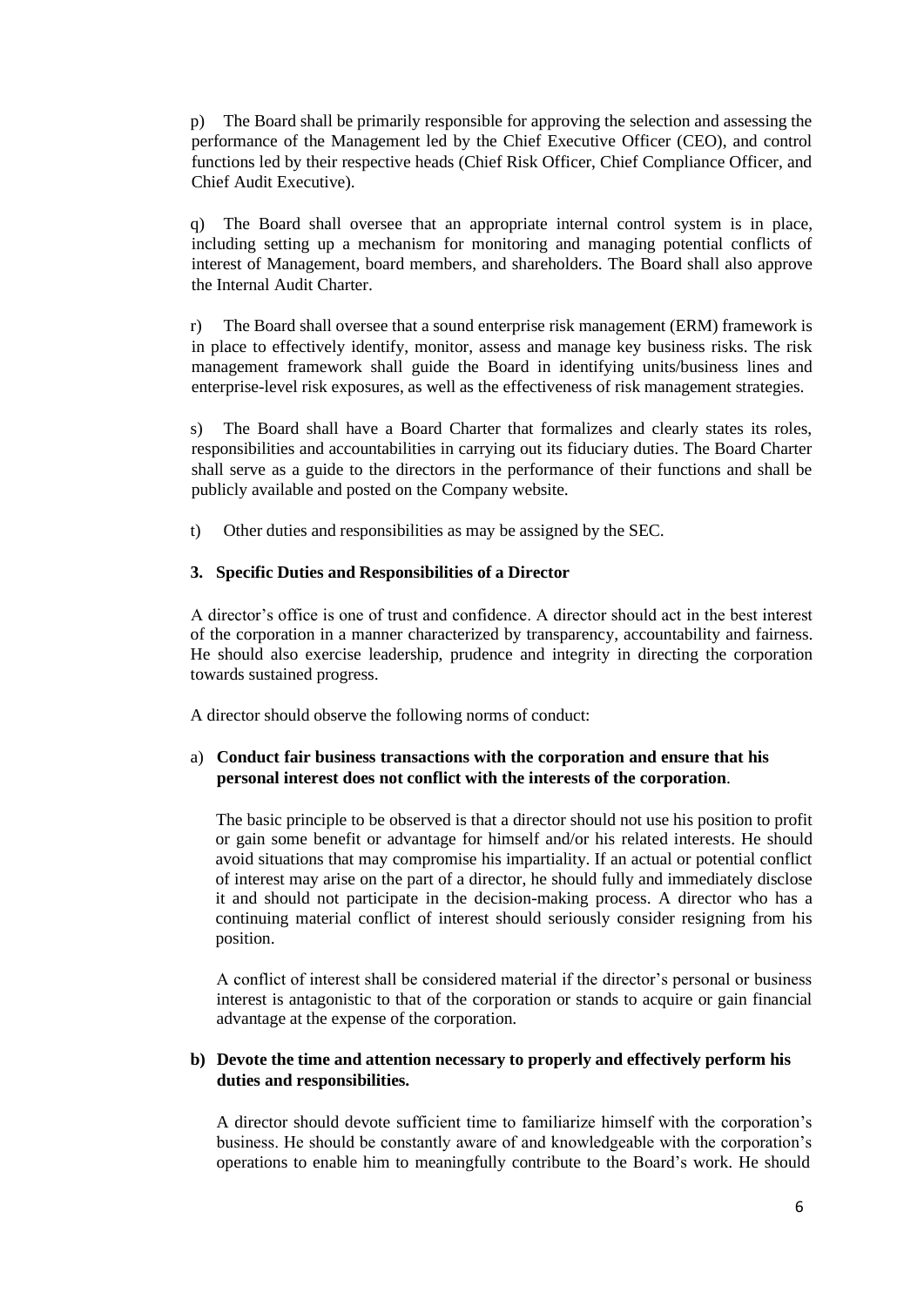attend and actively participate in Board and committee meetings, review meeting materials and, if called for, ask questions or seek explanation.

#### **c) Act judiciously.**

Before deciding on any matter brought before the Board, a director should carefully evaluate the issues and, if necessary, make inquiries and request clarification.

#### **d) Exercise independent judgment.**

A director should view each problem or situation objectively. If a disagreement with other directors arises, he should carefully evaluate and explain his position. He should not be afraid to take an unpopular position. Corollary, he should support plans and ideas that he thinks are beneficial to the corporation.

#### e) **Have a working knowledge of the statutory and regulatory requirements that affect the corporation, including its articles of incorporation and by-laws, the rules and regulations of the Commission and, where applicable, the requirements of relevant regulatory agencies**.

A director should also keep abreast with industry developments and business trends in order to promote the corporation's competitiveness.

#### **f) Observe confidentiality.**

A director should keep secure and confidential all non-public information he may acquire or learn by reason of his position as director. He should not reveal confidential information to unauthorized persons without the authority of the Board.

#### **4. Internal Control Responsibilities of the Board.**

The control environment of the Corporation consists of (a) the Board which ensures that the Corporation is properly and effectively managed and supervised; (b) a Management that actively manages and operates the corporation in a sound and prudent manner; (c) the organizational and procedural controls supported by effective management information and risk management reporting systems; and (d) an independent audit mechanism to monitor the adequacy and effectiveness of the Corporation's governance, operations, and information systems, including the reliability and integrity of financial and operational information, the effectiveness and efficiency of operations, the safeguarding of assets, and compliance with laws, rules, regulations and contracts.

The minimum internal control mechanisms for the performance of the Board's oversight responsibility shall include:

- a) Definition of the duties and responsibilities of the CEO who is ultimately accountable for the Corporation's organizational and operational controls;
- b) Selection of the person who possesses the ability, integrity and expertise essential for the position of CEO;
- c) Evaluation of proposed senior management appointments;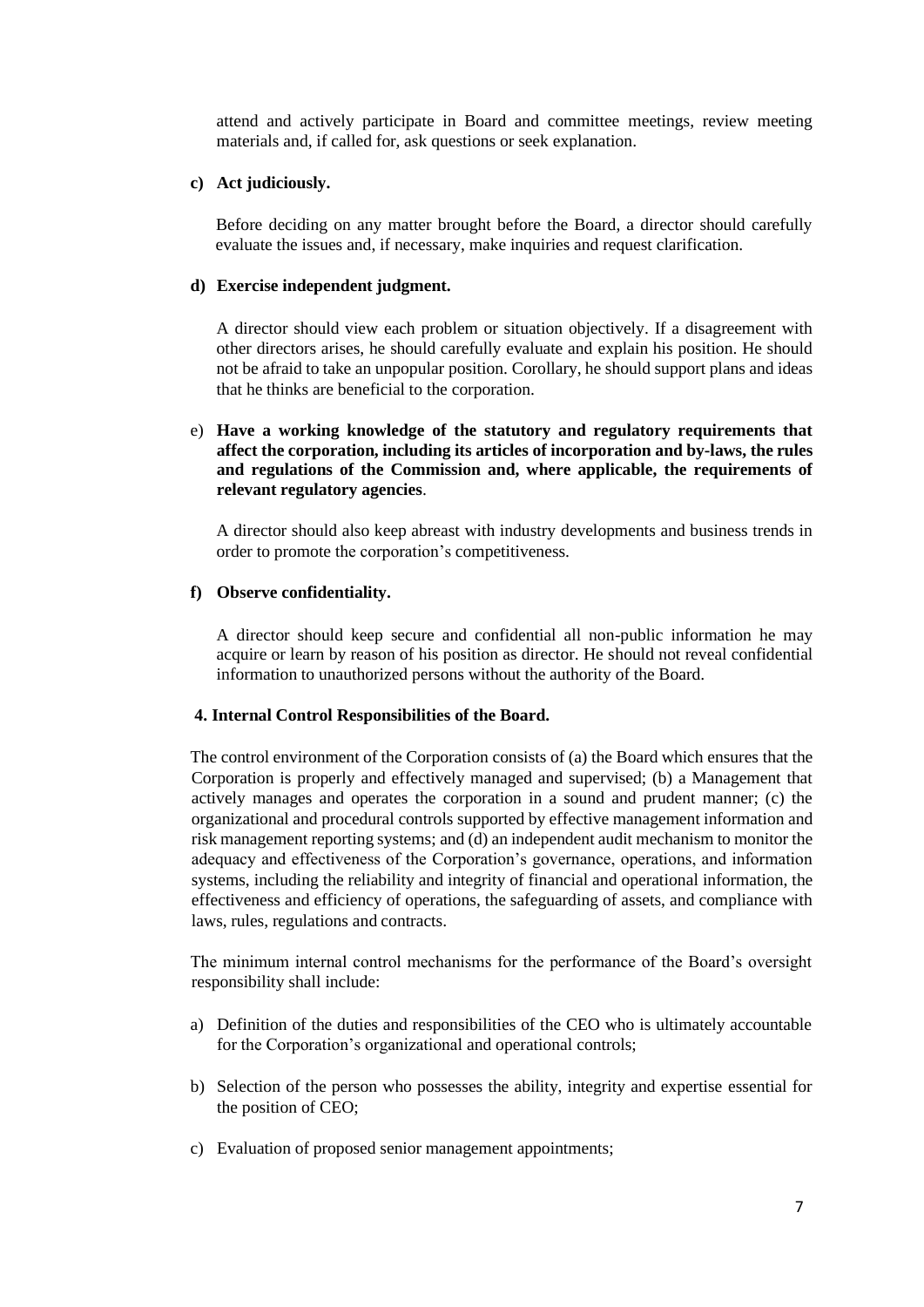- d) Selection and appointment of qualified and competent management officers; and
- e) Review of the corporation's human resource policies, conflict of interest situations, compensation program for employees, and management succession plan.

#### **E) Board Meetings and Quorum Requirement**

The members of the Board should attend its regular and special meetings in person or through teleconferencing conducted in accordance with the rules and regulations of the Securities & Exchange Commission (the "**Commission**").

Independent directors should always attend Board meetings. Unless otherwise provided in the by-laws, their absence shall not affect the quorum requirement. However, the Board may, to promote transparency, require the presence of at least one independent director in all its meetings*.*

To monitor the directors' compliance with the attendance requirements, the Corporation shall submit to the Commission, on or before January 30 of the following year, a sworn certification about the directors' record of attendance in Board meetings. The certification shall be submitted through SEC Form 17-C or in a separate filing.

### **F) Remuneration of Directors and Officers**

The levels of remuneration of the Corporation should be sufficient to be able to attract and retain the services of qualified and competent directors and officers. A portion of the remuneration of executive directors may be structured or be based on corporate and individual performance.

The Corporation shall establish formal and transparent procedures for the development of a policy on executive remuneration or determination of remuneration levels for individual directors and officers. No director shall participate in deciding on his remuneration.

The Corporation's annual reports and information and proxy statements shall include a clear, concise and understandable disclosure of all fixed and variable compensation that may be paid, directly or indirectly, to its directors and top four (4) management officers during the preceding fiscal year.

### **4. BOARD COMMITTEES**

The Board shall establish board committees that focus on specific board functions to aid in the optimal performance of its roles and responsibilities. The following shall be established: the Audit Committee and the Corporate Governance Committee.

All established committees shall be required to have Committee Charters stating in plain terms their respective purposes, memberships, structures, operations, reporting processes, resources and other relevant information. The Charters shall provide the standards for evaluating the performance of the Committees. Committee Charters shall be publicly available and posted on the Company website.

### **A) The Audit Committee**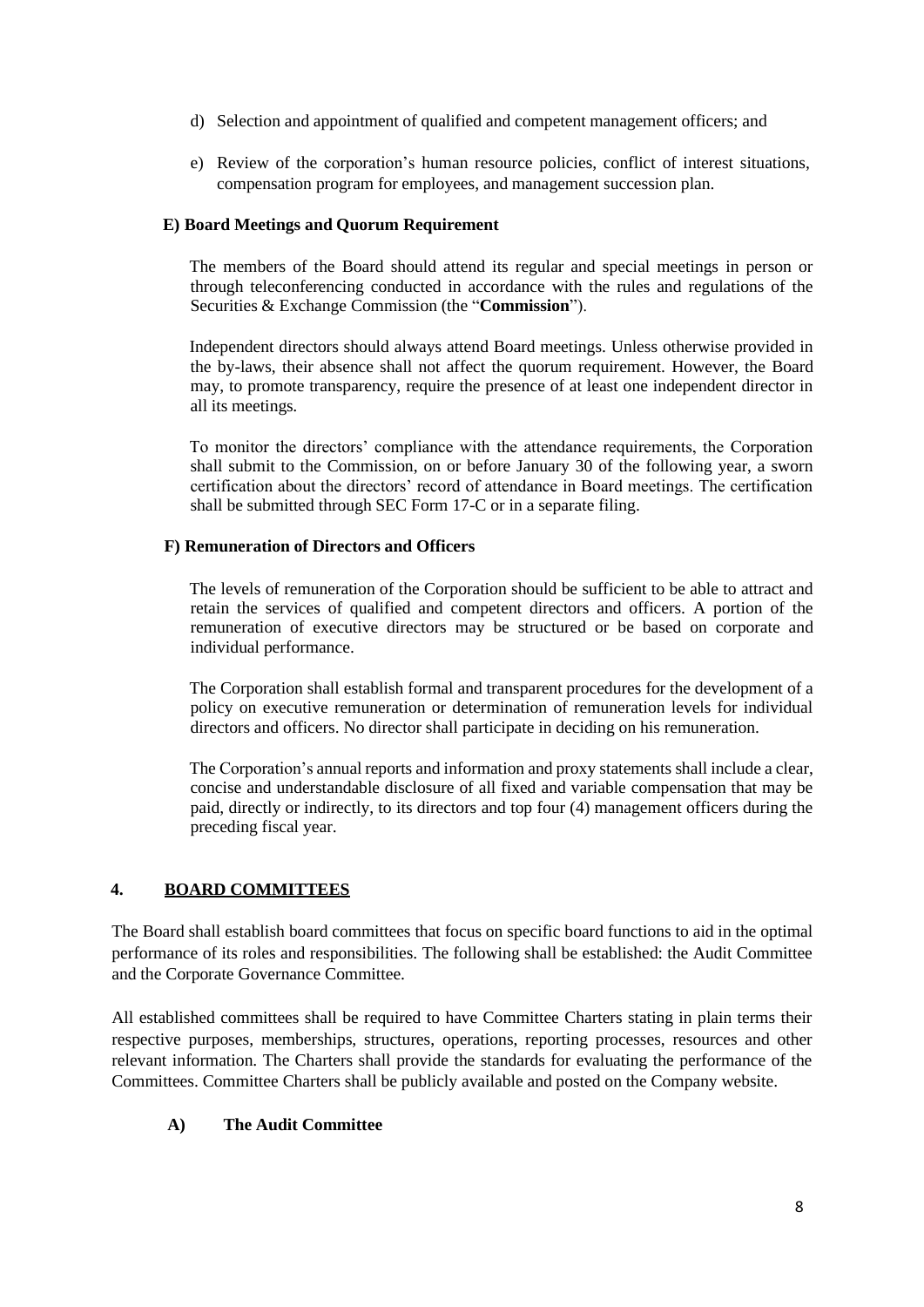The Board should establish an Audit Committee to enhance its oversight capability over the company's financial reporting, internal control system, internal and external audit processes, and compliance with applicable laws and regulations. The committee should be composed of at least three appropriately qualified non-executive directors, the majority of whom, including the Chairman, should be independent. All of the members of the committee must have relevant background, knowledge, skills, and/or experience in the areas of accounting, auditing and finance. The Chairman of the Audit Committee should not be the chairman of the Board or of any other committees.

#### **B) The Corporate Governance Committee**

The Corporate Governance Committee is tasked to assist the Board in the performance of its corporate governance responsibilities, including functions of a nomination and remuneration committee. It should be composed of at least three members, all of whom should be independent directors, including the Chairman.

#### **5. THE CORPORATE SECRETARY**

The Corporate Secretary, who should be a Filipino citizen and a resident of the Philippines, is an officer of the corporation. The Corporate Secretary shall be a separate individual from the Compliance Officer. The Corporate Secretary should not be a member of the Board of Directors and should annually attend a training on corporate governance.

The Corporate Secretary should -

- a) Assists the Board and the Board Committees in the conduct of their meetings, including preparing an annual schedule of Board and Committee meetings and the annual board calendar;
- b) Be responsible for the safekeeping and preservation of the integrity of the minutes of the meetings of the Board and its committees, as well as the other official records of the Corporation;
- c) Be loyal to the mission, vision and objectives of the Corporation;
- d) Work fairly and objectively with the Board, Management stockholders and other stakeholders;
- e) Have appropriate administrative and interpersonal skills;
- f) If he is not at the same time the Corporation's legal counsel, be aware of the laws, rules and regulations necessary in the performance of his duties and responsibilities;
- g) Have a working knowledge of the operations of the Corporation;
- h) Inform the members of the Board and the Board Committees, in accordance with the bylaws, of the agenda of their meetings and ensure that the members have before them accurate information that will enable them to arrive at intelligent decisions on matters that require their approval;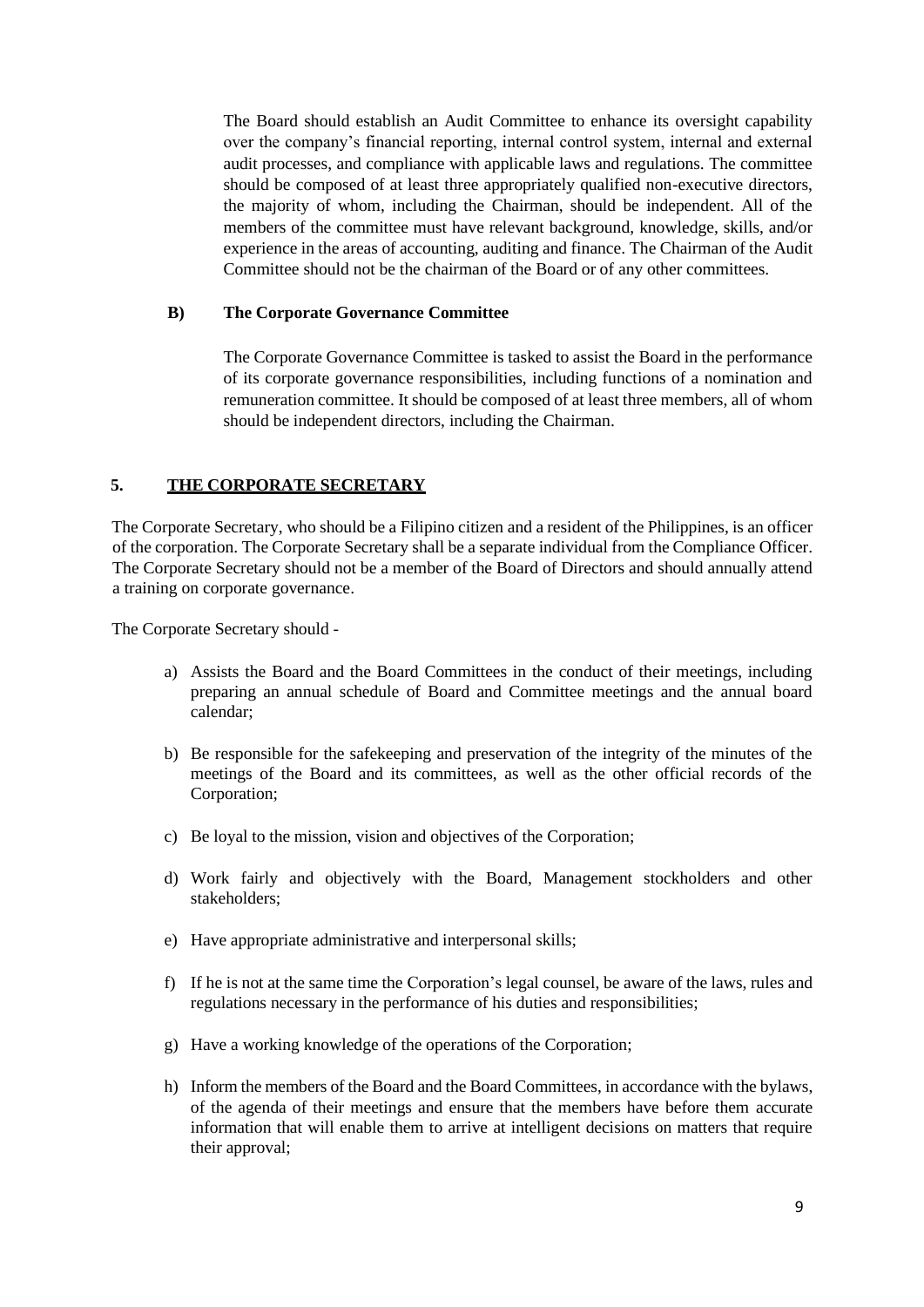- i) Attend all Board meetings, except when justifiable causes, such as, illness, death in the immediate family and serious accidents, prevent him from doing so;
- j) Ensure that all Board procedures, rules and regulations are strictly followed by the members; Keeps abreast on relevant laws, regulations, all governance issuances, relevant industry developments and operations of the Corporation, and advises the Board and Chairman on all relevant issues as they arise;
- k) Advises on the of Board Committees and their terms of reference; and
- l) Perform such other duties and responsibilities as may be provided by the SEC.

### **6. THE COMPLIANCE OFFICER**

To ensure adherence to corporate principles and best practices, the Chairman of the Board shall designate a Compliance Officer who shall hold the position of a Vice President or its equivalent. He shall have direct reporting responsibilities to the Chairman of the Board. The Compliance Office should not be a member of the Board of Directors and should annually attend a training in corporate governance.

The Compliance Officer shall perform the following duties:

- a) Monitor compliance with the provisions and requirements of this Manual and the rules and regulations of regulatory agencies and, if any violations are found, report the matter to the Board and recommend the imposition of appropriate disciplinary action on the responsible parties and the adoption of measures to prevent a repetition of the violation;
- b) Report the matter to the Board if violations are found and recommend the imposition of appropriate disciplinary action;
- c) Ensure the integrity and accuracy of all documentary submissions to regulators;
- d) Appear before the Securities and Exchange Commission when summoned in relation to compliance with this Manual;
- e) Ensure proper onboarding of new directors (i.e., orientation on the Company's business, charter, articles of incorporation and by-laws, among others);
- f) Collaborate with other departments to properly address compliance issues, which may be subject to investigation;
- g) Identify possible areas of compliance issues and works towards the resolution of the same;
- h) Ensure the attendance of Board members and key officers to relevant trainings; and
- i) Perform such other duties and responsibilities as may be provided by the SEC.

The appointment of the compliance officer shall be immediately disclosed to the Securities and Exchange Commission on SEC Form 17C. All correspondence relative to his functions as such shall be addressed to such Officer.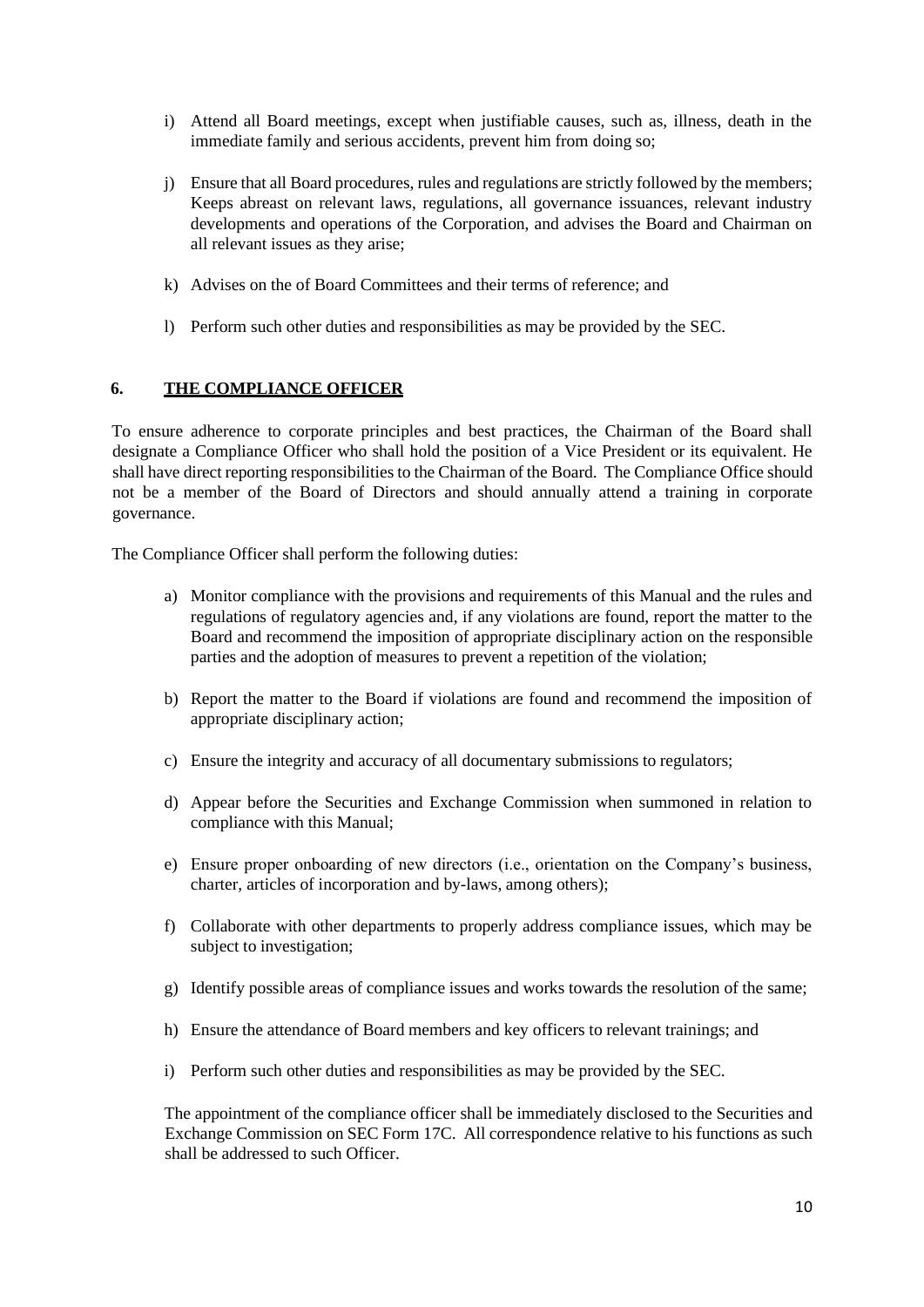# **7. THE EXTERNAL AUDITOR**

An external auditor shall enable an environment of good corporate governance as reflected in the financial records and reports of the Corporation, an external auditor shall be selected and appointed by the stockholders upon recommendation of the Audit Committee.

The reason/s for the resignation, dismissal or cessation from service and the date thereof of an external auditor shall be reported in the Corporation's annual and current reports. Said report shall include a discussion of any disagreement with said former external auditor on any matter of accounting principles or practices, financial statement disclosure or auditing scope or procedure.

The external auditor of the Corporation shall not at the same time provide the services of an internal auditor to the same client. The Corporation shall ensure that other non-audit work shall not be in conflict with the functions of the external auditor.

The Corporation's external auditor shall be rotated or the handling partner shall be changed every five (5) years or earlier.

If an external auditor believes that the statements made in the Corporation's annual report, information statement or proxy statement filed during his engagement is incorrect or incomplete, he shall present his views in said reports.

The nature of non-audit services performed by the external auditor shall be disclosed in the Annual Report to deal with any potential conflict of interest. The Audit Committee shall be on alert for any potential conflict of interest situations, given the guidelines or policies on non-audit services, which could be viewed as impairing the external auditor's objectivity.

# **8. THE INTERNAL AUDITOR**

The Corporation shall have in place an independent internal audit function which shall be performed by an Internal Auditor or a group of Internal Auditors, through which the Board, senior management, and stockholders shall be provided with reasonable assurance that its key organizational and procedural controls are effective, appropriate, and complied with.

The Internal Auditor shall report to the Audit Committee.

The minimum internal control mechanisms for management's operational responsibility shall center on the CEO, being ultimately accountable for the Corporation's organizational and procedural controls.

The scope and particulars of a system of effective organizational and procedural controls shall be based on the following factors: the nature and complexity of business and the business culture; the volume, size and complexity of transactions; the degree of risk; the degree of centralization and delegation of authority; the extent and effectiveness of information technology; and the extent of regulatory compliance.

# **9. ADEQUATE AND TIMELY INFORMATION**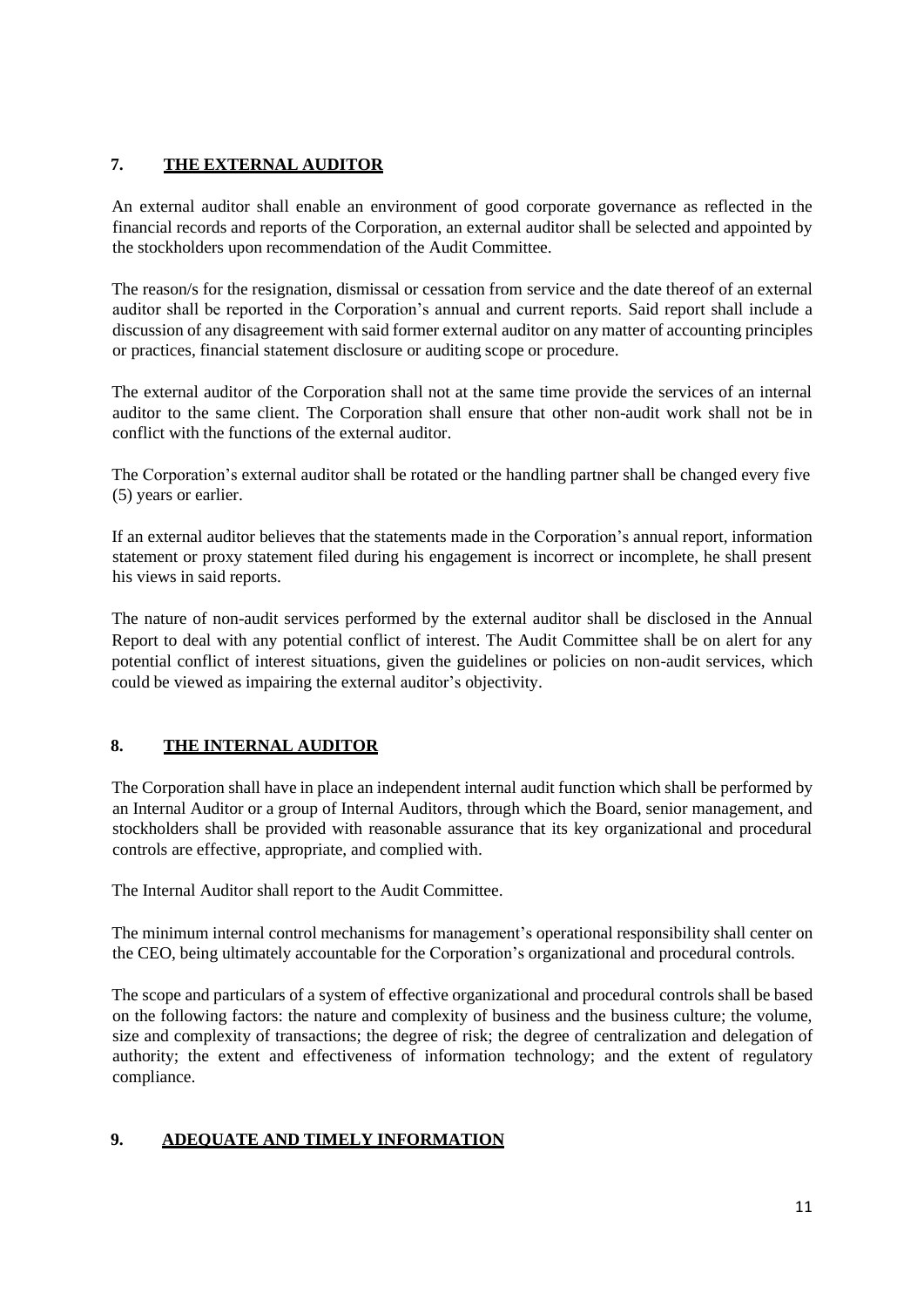To enable the members of the Board to properly fulfill their duties and responsibilities, Management should provide them with complete, adequate and timely information about the matters to be taken in their meetings.

Reliance on information volunteered by Management would not be sufficient in all circumstances and further inquiries may have to be made by a member of the Board to enable him to properly perform his duties and responsibilities. Hence, the members should be given independent access to Management and the Corporate Secretary.

The information may include the background or explanation on matters brought before the Board, disclosures, budgets, forecasts and internal financial documents.

The members, either individually or as a Board, and in furtherance of their duties and responsibilities, should have access to independent professional advice at the corporation's expense.

### **10. ACCOUNTABILITY AND AUDIT**

A) The Board is primarily accountable to the stockholders. It should provide them with a balanced and comprehensible assessment of the Corporation's performance, position and prospects on a quarterly basis, including interim and other reports that could adversely affect its business, as well as reports to regulators that are required by law.

Thus, it is essential that Management provide all members of the Board with accurate and timely information that would enable the Board to comply with its responsibilities to the stockholders.

Management should formulate, under the supervision of the Audit Committee, the rules and procedures on financial reporting and internal control in accordance with the following guidelines:

- 1. The extent of its responsibility in the preparation of the financial statements of the corporation, with the corresponding delineation of the responsibilities that pertain to the external auditor, should be clearly explained;
- 2. An effective system of internal control that will ensure the integrity of the financial reports and protection of the assets of the corporation for the benefit of all stockholders and other stakeholders;
- 3. On the basis of the approved audit plans, internal audit examinations should cover, at the minimum, the evaluation of the adequacy and effectiveness of controls that cover the corporation's governance, operations and information systems, including the reliability and integrity of financial and operational information, effectiveness and efficiency of operations, protection of assets, and compliance with contracts, laws, rules and regulations;
- 4. The Corporation should consistently comply with the financial reporting requirements of the Commission;
- 5. The external auditor should be rotated or changed every five (5) years or earlier, or the signing partner of the external auditing firm assigned to the corporation, should be changed with the same frequency. The Internal Auditor should submit to the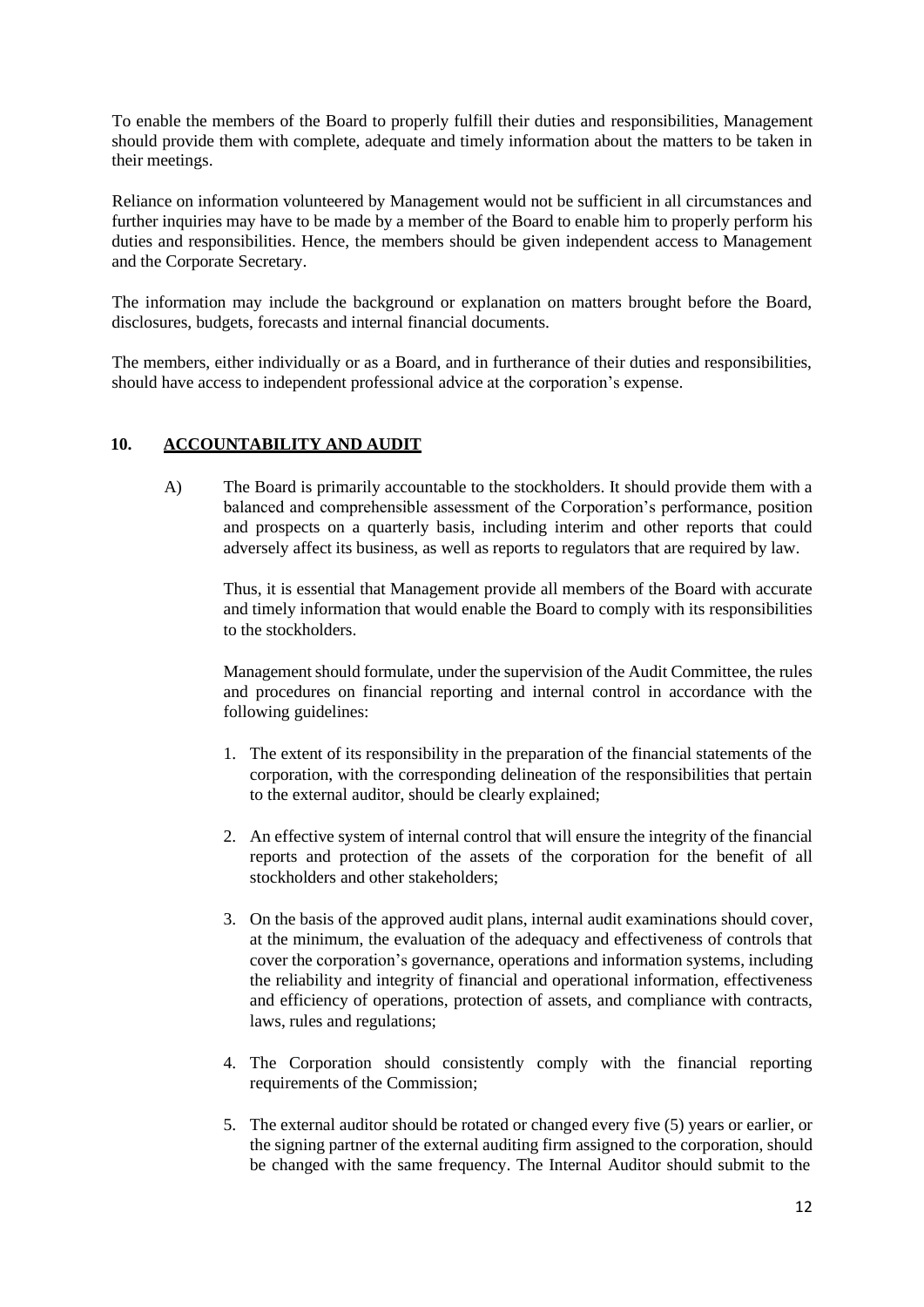Audit Committee and Management an annual report on the internal audit department's activities, responsibilities and performance relative to the audit plans and strategies as approved by the Audit Committee. The annual report should include significant risk exposures, control issues and such other matters as may be needed or requested by the Board and Management. The Internal Auditor should certify that he conducts his activities in accordance with the International Standards on the Professional Practice of Internal Auditing. If he does not, he shall disclose to the Board and Management the reasons why he has not fully complied with the said standards.

B. The Board, after consultations with the Audit Committee, shall recommend to the stockholders an external auditor duly accredited by the Commission who shall undertake an independent audit of the Corporation, and shall provide an objective assurance on the manner by which the financial statements shall be prepared and presented to the stockholders. The external auditor shall not, at the same time, provide internal audit services to the corporation. Non-audit work may be given to the external auditor, provided it does not conflict with his duties as an independent auditor, or does not pose a threat to his independence.

If the external auditor resigns, is dismissed or ceases to perform his services, the reason/s for and the date of effectivity of such action shall be reported in the corporation's annual and current reports. The report shall include a discussion of any disagreement between him and the corporation on accounting principles or practices, financial disclosures or audit procedures which the former auditor and the corporation failed to resolve satisfactorily. A preliminary copy of the said report shall be given by the corporation to the external auditor before its submission.

If the external auditor believes that any statement made in an annual report, information statement or any report filed with the Commission or any regulatory body during the period of his engagement is incorrect or incomplete, he shall give his comments or views on the matter in the said reports.

### **11. STOCKHOLDERS' RIGHTS AND PROTECTION OF MINORITY STOCKHOLDERS' INTERESTS**

- A) The Board shall respect the rights of the stockholders as provided for in the Corporation Code, namely:
	- 1. Right to vote on all matters that require their consent or Approval

\* Shareholders shall have the right to elect, remove and replace directors and vote on certain corporate acts in accordance with the Corporation Code.

\* Cumulative voting shall be used in the election of directors.

\* A director shall not be removed without cause if it will deny minority shareholders representation in the Board.

2. Pre-emptive right to all stock issuances of the Corporation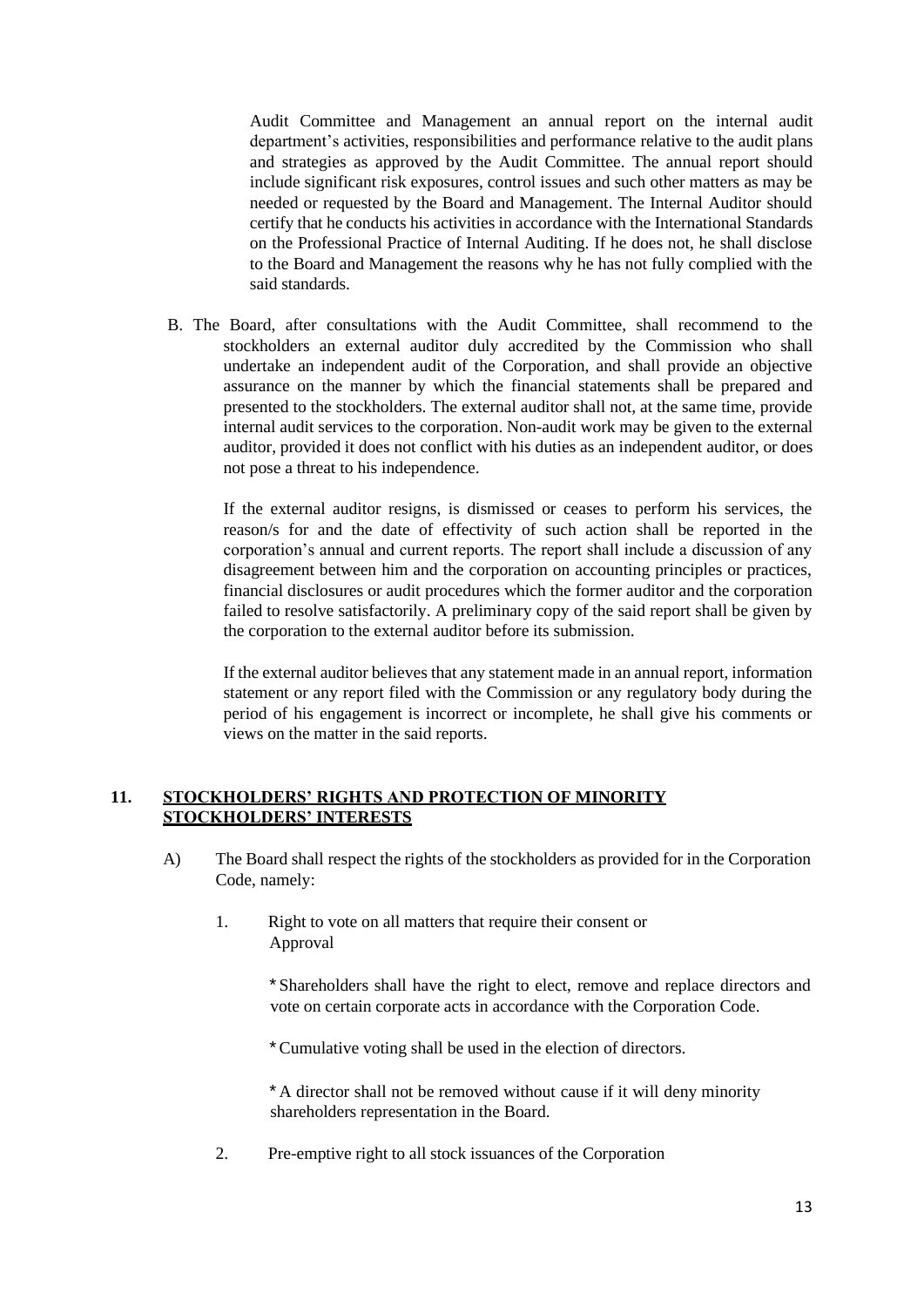All stockholders shall have pre-emptive rights, unless the same is denied in the articles of incorporation or an amendment thereto. They shall have the right to subscribe to the capital stock of the Corporation. The Articles of Incorporation shall lay down the specific rights and powers of shareholders with respect to the particular shares they hold, all of which shall be protected by law so long as they shall not be in conflict with the Corporation Code.

3. Right to inspect corporate books and records

All shareholders shall be allowed to inspect corporate books and records including minutes of Board meetings and stock registries in accordance with the Corporation Code and shall be furnished with annual reports, including financial statements, without cost or restrictions.

4. Right to information

\* The Shareholders shall be provided, upon request, with periodic reports which disclose personal and professional information about the directors and officers and certain other matters such as their holdings of the company's shares, dealings with the company, relationships among directors and key officers, and the aggregate compensation of directors and officers.

\* The minority shareholders shall be granted the right to propose the holding of a meeting, and the right to propose items in the agenda of the meeting, provided the items are for legitimate business purposes.

\* The minority shareholders shall have access to any and all information relating to matters for which the management is accountable for and to those relating to matters for which the management shall include such information and, if not included, then the minority shareholders shall be allowed to propose to include such matters in the agenda of stockholders' meeting, being within the definition of "legitimate purposes".

5. Right to dividends

\* Shareholders shall have the right to receive dividends subject to the discretion of the Board.

\* The company shall be compelled to declare dividends when its retained earnings shall be in excess of 100% of its paid-in capital stock, except: a) when justified by definite corporate expansion projects or programs approved by the Board or b) when the corporation is prohibited under any loan agreement with any financial institution or creditor, whether local or foreign, from declaring dividends without its consent, and such consent has not been secured; or c) when it can be clearly shown that such retention is necessary under special circumstances obtaining in the Corporation, such as when there is a need for special reserve for probable contingencies.

6. Appraisal right.

The shareholders shall have appraisal right or the right to dissent and demand payment of the fair value of their shares in the manner provided for under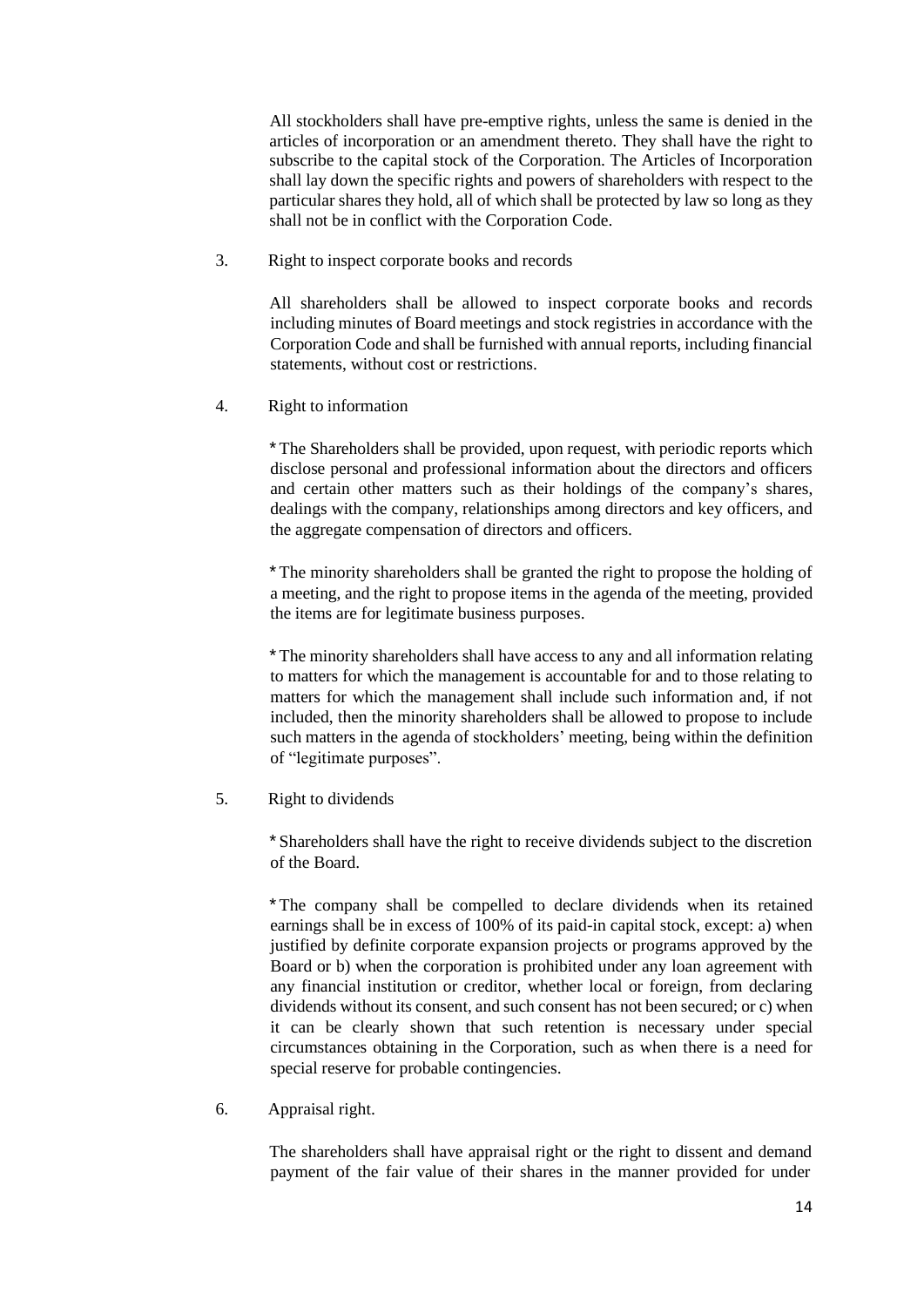Section 82 of the Corporation Code of the Philippines, under any of the following circumstances:

- a) In case any amendment to the articles of incorporation has the effect of changing or restricting the rights of any stockholders or class of shares, or of authorizing preferences in any respect superior to those of outstanding shares of any class, or of extending or shortening the term of corporate existence;
- b) In case of sale, lease, exchange, transfer, mortgage, pledge or other disposition of all or substantially all of the corporate property and assets as provided in the Corporation Code; and
- c) In case of merger or consolidation.
- B) The Board should be transparent and fair in the conduct of the annual and special stockholders' meetings of the corporation. The stockholders should be encouraged to personally attend such meetings. If they cannot attend, they should be apprised ahead of time of their right to appoint a proxy. Subject to the requirements of the bylaws, the exercise of that right shall not be unduly restricted and any doubt about the validity of a proxy should be resolved in the stockholder's favor.

It is the duty of the Board to promote the rights of the stockholders, remove impediments to the exercise of those rights and provide an adequate avenue for them to seek timely redress for breach of their rights.

The Board should take the appropriate steps to remove excessive or unnecessary costs and other administrative impediments to the stockholders' meaningful participation in meetings, whether in person or by proxy. Accurate and timely information should be made available to the stockholders to enable them to make a sound judgment on all matters brought to their attention for consideration or approval.

Although all stockholders should be treated equally or without discrimination, the Board should give minority stockholders the right to propose the holding of meetings and the items for discussion in the agenda that relate directly to the business of the corporation.

### **12. COMMUNICATION PROCESS**

- a) This Manual shall be available for inspection by any stockholder of the Corporation at reasonable hours on business days.
- b) All directors, executives, division and department heads are tasked to ensure the thorough dissemination of this Manual to all employees and related third parties, and to likewise enjoin compliance in the process.
- c) An adequate number of printed copies of this Manual must be reproduced under the supervision of HRD, with a minimum of at least one (1) hard copy of the Manual per department.

### **13. TRAINING PROCESS**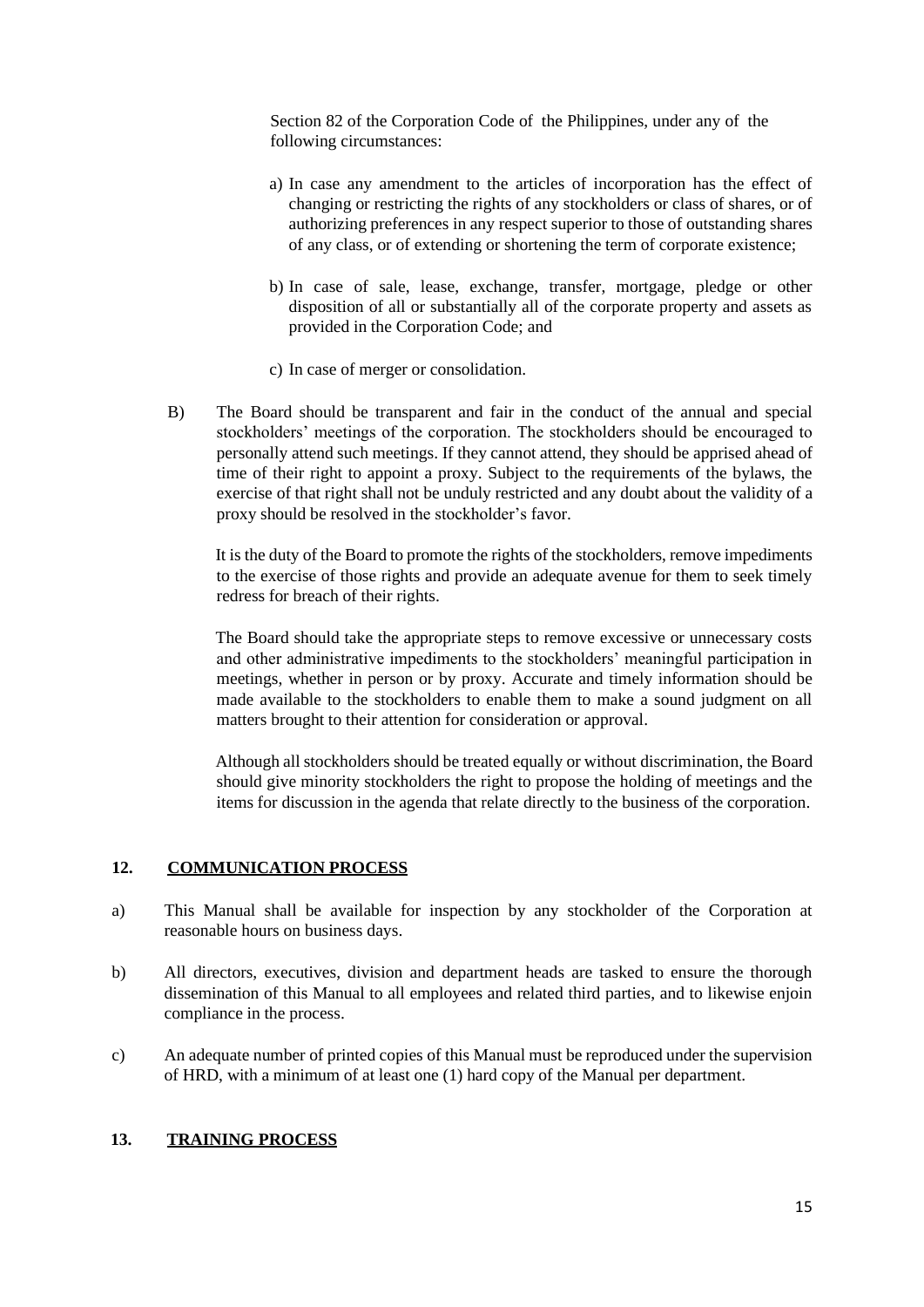- a) If necessary, funds shall be allocated by the CFO or its equivalent officer for the purpose of conducting an orientation program or workshop to operationalize this Manual.
- b) A director shall, before assuming as such, be required to attend a seminar on corporate governance which shall be conducted by a duly recognized private or government institute.
- c) The Corporation shall also provide general access to training courses to its directors as a matter of continuous professional education as well as to maintain and enhance their skills as directors, and keep them updated in their knowledge and understanding of the Corporation's business.
- d) There shall be an orientation program for first-time directors for at least eight (8) hours, while the annual continuing training be for at least four (4) hours. The orientation program covers SEC-mandated topics on corporate governance and an introduction to the company's business, Articles of Incorporation, and Code of Conduct. The annual continuing training program makes certain that the directors are continuously informed of the developments in the business and regulatory environments, including emerging risks relevant to the company.

### **14. REPORTORIAL OR DISCLOSURE SYSTEM OF COMPANY'S CORPORATE GOVERNANCE POLICIES**

- a) The reports or disclosures required under this Manual shall be prepared and submitted to the Commission by the responsible Committee or officer through the Corporation's Compliance Officer.
- b) All material information, i.e., anything that could potentially affect share price, shall be publicly disclosed. Such information shall include earnings results, acquisition or disposal of assets, board changes, related party transactions, shareholdings of directors and changes to ownership.
- c) Other information that shall always be disclosed includes remuneration (including stock options) of all directors and senior management corporate strategy, and off balance sheet transactions.
- d) All disclosed information shall be released via the approved stock exchange procedure for company announcements as well as through the annual report.
- e) The Board shall commit at all times to fully disclose material information dealings. It shall cause the filing of all required information for the interest of the stakeholders.

#### **15. MONITORING AND ASSESSMENT**

- a) Each Committee shall report regularly to the Board of Directors.
- b) The Compliance Officer shall establish an evaluation system to determine and measure compliance with this Manual. Any violation thereof shall subject the responsible officer or employee to the penalty provided under Part 8 of this Manual.
- c) The establishment of such evaluation system, including the features thereof, shall be disclosed in the company's annual report (SEC Form 17-A) or in such form of report that is applicable to the Corporation. The adoption of such performance evaluation system must be covered by a Board approval.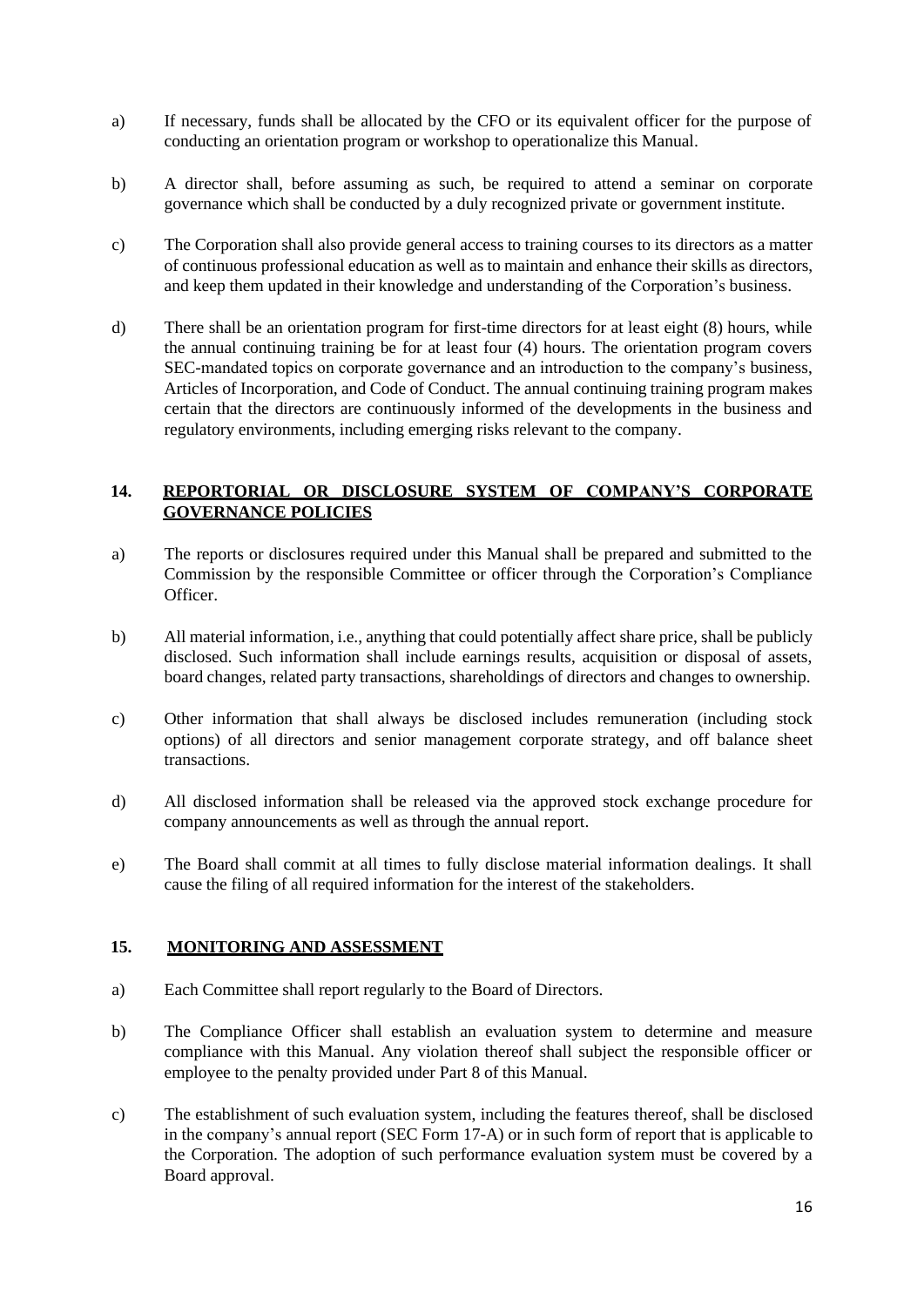- d) This Manual shall be subject to quarterly review unless the same frequency is amended by the Board.
- e) All business processes and practices being performed within any department or business unit of Model Corporation that are not consistent with any portion of this manual shall be revoked unless upgraded to the compliant extent.

# **16. GOVERNANCE SELF RATING SYSTEM**

The Board may create an internal self-rating system that can measure the performance of the Board and Management in accordance with the criteria provided for in this Manual.

The creation and implementation of such self-rating system, including its salient features, may be disclosed in the Corporation's annual report.

# **17. DISCLOSURE AND TRANSPARENCY**

The essence of corporate governance is transparency. The more transparent the internal workings of the corporation are, the more difficult it will be for Management and dominant stockholders to mismanage the corporation or misappropriate its assets.

It is therefore essential that all material information about the corporation which could adversely affect its viability or the interests of its stockholders and other stakeholders should be publicly and timely disclosed. Such information should include, among others, earnings results, acquisition or disposition of assets, off balance sheet transactions, related party transactions, and direct and indirect remuneration of members of the Board and Management.

The Board shall therefore commit at all times to full disclosure of material information dealings. It shall cause the filing of all required information through the appropriate Exchange mechanisms for listed companies and submissions to the Commission for the interest of its stockholders and other stakeholders.

### **18. CULTIVATING SYNERGIC RELATIONSHIP WITH SHAREHOLDERS**

The Company shall treat all shareholders fairly and equitably, and also recognize, protect and facilitate the exercise of their rights.

The Board should ensure that basic shareholder rights are disclosed in the Manual on Corporate Governance and on the company's website.

The Board should encourage active shareholder participation by sending the Notice of Annual and Special Shareholders' Meeting with sufficient and relevant information at last 28 days before the meeting.

The Board shall encourage active shareholder participation by making the result of the votes taken during the most recent Annual or Special Shareholders' Meeting publicly available the next working day. In addition, the Minutes of the Annual and Special Shareholders' Meeting 
shall be available on the Company website within five (5) business days from the end of the meeting.